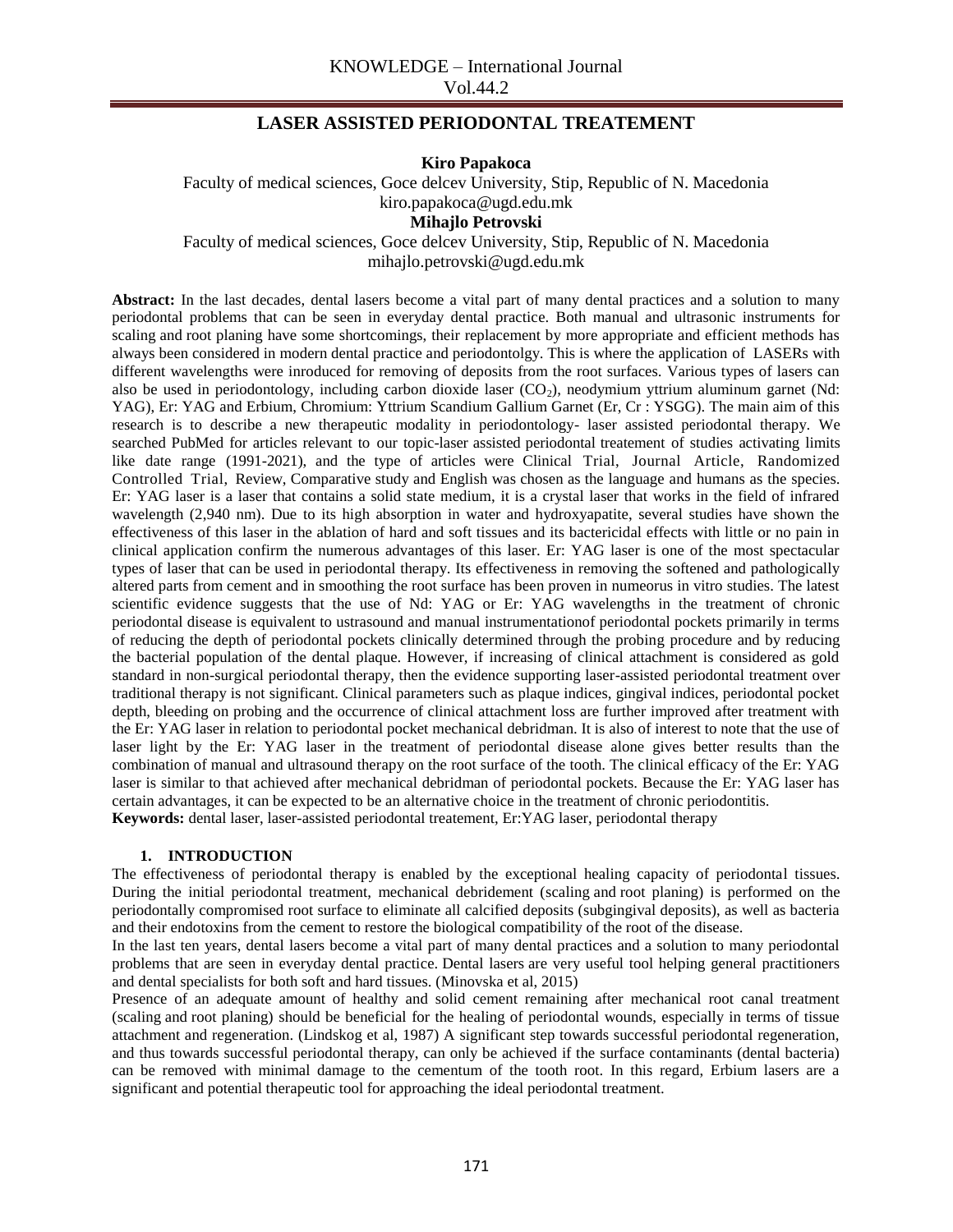The use of laser technology in dental medicine dates back to the mid-1980s. In the year 1985, Myers and Myers published a paper describing in vivo removal of dental caries using a modified ophthalmic Nd: YAG laser. Four years later, it was suggested that the same Nd: YAG laser could be used for oral soft tissue surgery, which ultimately represented the modern link between the use of lasers and clinical periodontology. (David & Gupta, 2015)

Both manual and ultrasonic instruments for scaling and root planing have some shortcomings, their replacement by more appropriate and efficient methods has always been considered in modern dental practice and periodontolgy. This is where the application of LASERs with different wavelengths were inroduced for removing of deposits from the root surfaces. Various types of lasers can also be used in periodontology, including carbon dioxide laser  $(CO<sub>2</sub>)$ , neodymium yttrium aluminum garnet (Nd: YAG), Er: YAG and Erbium, Chromium: Yttrium Scandium Gallium Garnet (Er, Cr : YSGG). Most lasers of the YAG group are more suitable in periodontology because of their absorption by water and hydroxyapatite, which is the highest compared to other wavelengths. Evidence shows that the laser gives better clinical and microbiological results than those of the use of hand instruments and acoustic and ultrasonic instruments. (Lavu, 2015)

The main aim of this research is to describe a new therapeutic modality in periodontology-laser assisted periodontal therapy.

We searched PubMed for articles relevant to our topic-laser assisted periodontal treatement of studies activating limits like date range (1991-2021), the type of articles (Clinical Trial, Journal Article, Randomized Controlled Trial, Review, Comparative study), English was chosen as the language and humans as the species.

## **2. LASER ASSISTED PERIODONTAL THERAPY**

Energy emitted by a laser is essentially monochromatic (of one wavelength). The photons comprising the energy beam are emitted as a coherent, unidirectional, monochromatic light that can be collimated into an intensely focused beam that exhibits little divergence. In the case of biologic tissues, the laser energy is absorbed by the target tissues and will only cause tissue side-effects in cases of deep tissue penetration. Variable parameters affecting energy absorption are emission wavelength, power (in watts), waveform (continuous or pulsed), pulse duration, energy/pulse, energy density, duration of exposure, peak power of pulse, angulation of the energy delivery tip to the target surface and optical properties of the tissue. (Wigdor et al, 1995)

Optical properties of tissues comprising the periodontium include factors as pigmentation, water content, mineral content, heat capacity that accounts for both thermal conductivity and tissue density, and latent heats of transformation (like denaturing of proteins, vaporization of water, and melting of mineral). (Bader, 2000) The optical properties of the tissue largely dictate the interaction with specific laser wavelengths. In that way it will be possible to determine the desired effects that are needed during the therapy procedure, and of course to assume and prevent the side effects that may occur on the target tissue or in its environment.

Each wavelength of laser energy is absorbed to a greater or lesser extent in water, pigment or hydroxyapatite, or chromatophores present in each part of the periodontal tissues. Thus, the  $CO<sub>2</sub>$  laser with a wavelength of 10,600 nm has a high water absorption coefficient and is therefore suitable for soft tissue surgery, but currently has no scientifically validated clinical application for mineralized tissues. In contrast, the Nd: YAG laser with a wavelength of 1,064 nm and diode or semiconductor lasers with a wavelength range of 800 to 950 nm have lower water absorption coefficients than CO<sub>2</sub> lasers, but are therefore better absorbs in pigmented tissues, while the Er, Cr: YSGG lasers with a wavelength of 2780 nm and the Er: YAG lasers with a wavelength of 2,940 nm are highly absorbed in both water and hydroxyapatite. (Hakki et al, 2010)

The presence of certain restrictions and shortcommings of the scaling and root planing, such as difficult access to deep pockets and friction, has led to the development of new therapeutic strategies. Er: YAG laser is one of the most spectacular types of laser that can be used in periodontal therapy. Its effectiveness in removing of the softened and pathologically altered dental cement and in smoothing the root surface has been proven in vitro. However, the clinical efficacy of the Er: YAG laser remains controversial. (Schwarz F et al, 2003).

The latest scientific evidence suggests that the use of Nd: YAG or Er: YAG wavelengths in the treatment of chronic periodontal disease is equivalent to ustrasound and manual instrumentationof periodontal pockets primarily in terms of reducing the depth of periodontal pockets clinically determined through the probing and by reducing the bacterial population of the dental plaque. However, if increasing of clinical attachment is considered the gold standard in nonsurgical periodontal therapy, then the evidence supporting laser-assisted periodontal treatment over traditional therapy is not significant. Nowadays, there is a growing number of papers in modern dental medicine that increasingly support the laser-assisted type of treatment as a significant complementary tool in achieving the desired effect of therapy. (Yaghini, 2015)

The Erbium family of lasers, which includes erbium YAG (yttrium aluminum garnet) and Erbium chromium YSGG (yttrium scandium gallium garnet), are solid lasers in which yttrium garnet crystals are alloyed with aluminum or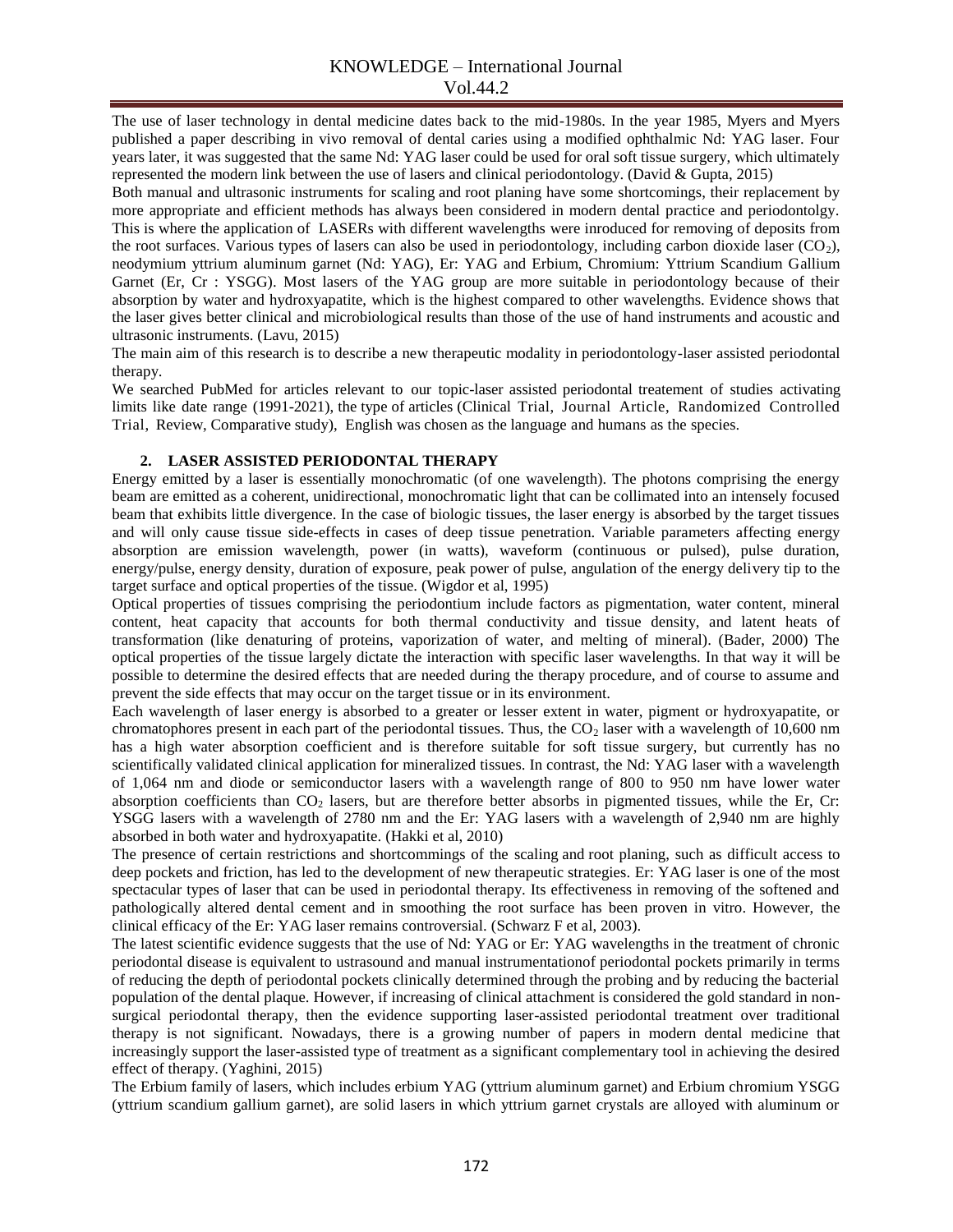## KNOWLEDGE – International Journal Vol.44.2

scandium and gallium. The wavelength of the Erbium: YAG lasers is 2940 nm, while the wavelength of the Er: Cr YSGG lasers is 2780 nm. Based on the wavelength, it can be noticed that the Erbium: YAG laser belongs to the part of the infrared spectrum of light and has been proven to be effective in the ablation of dental hard tooth structures. (Paghdiwala ,1998) Due to its high absorption in water and hydroxyapatite, several studies have shown the effectiveness of this laser in the ablation of hard and soft tissues and its bactericidal effects with little or no pain in clinical application confirm the numerous advantages of this laser. The variety of potential applications for this laser is being studied to this day and interest in its use in dental practice has increased among dentists. (Derdilopoulou et al, 2007) It emitted wavelength of 2940 nm and corresponds exactly to the maximum absorption in water, which is about 15 times higher than the absorption of the  $CO<sub>2</sub>$  laser and 20.000 times higher than that of the Nd: YAG laser. Also this type of laser light is well absorbed in hydroxyapatite, so it can be concluded that this type of laser is manufactured for effective removal of dentin and enamel, with only minor and minor side effects, such as thermal damage to the tooth pulp. (Zharikov et al, 1975) For minimally invasive dentistry with the Er: YAG laser as an alternative, an output power of 10-12 W is considered as sufficient. (Lukac et al, 2004)

The surface modification of the tooth root cement has been studied using different laser wavelengths, but primarily with CO<sub>2</sub>, Nd: YAG, Er: YAG and diode laser. The main conceptual consideration in the biomodification of the root surface is the selection of an appropriate wavelength that will effectively remove the calculus, while preventing thermal damage to the tooth pulp tissue and unwanted removal of the healthy structure of the root surface. Achieving these goals requires a wavelength that is characterized by a minimum depth of penetration into mineralized tissues such as tooth cement. (Theodoro et al,2003)

Clinical parameters such as plaque indices, gingival indices, periodontal pocket depth, bleeding on probing, and the occurrence of clinical attachment loss are further improved after treatment with the Er: YAG laser in relation to periodontal pocket mechanical debridman. It is also interesting to note that the use of laser light by the Er: YAG laser in the treatment of periodontal disease alone gives better results than the combination of manual and ultrasound therapy on the root surface of the tooth. (Schwarz et al, 2003)

One follow-up study of periodontal treatement over a period of two years showed significantly better long-term positive effect on root surface with the Er: YAG laser alone than manual instrumentation of periodontal pockets. The results regarding the improvement of the clinical attachment loss compared to the beginning were 28.5% after one year of Er: YAG laser treatment in terms of mechanical instrumentation of the periodontal pockets where the improvement was find in 13.8% of the subjects after the first year. After two years, there was still an improvement in 22.2% of the subjects who were treated with laser as opposed to only 10.7% who were treated with classical methods of periodontal therapy. The clinical improvement of attachment loss after the use of the Er: YAG laser in the treatment of periodontal disease is twice as large as the use of planing and root scaling. (Schwarz et al, 2004)

According to the results presented by Frentzen et al., (2002) clinically and histologically, scaling and rooth planing of the periodontal pockets resulted in complete debridement of all surfaces of the subjects, creating a smooth root surface. At the sites where the laser was used, the laser treatment, according to the authors, showed greater tissue removal and the creation of a rough surface. Hence, they concluded that laser treatment of periodontal pockets with the help of the Er: YAG laser results in increased loss of cement and dentin, which should be taken into concideation in different clinical situations.

It should be noted that several in vitro studies have shown morphological changes on the root surface due to thermal action induced by heat induced by the Nd: YAG laser. As with the  $CO<sub>2</sub>$  laser, changes on the root surface occur when using the Nd: YAG laser, which include the appearance of craters, grinding and melting, and re-hardening of the mineral phase on the root surface. However, it should be noted that even the lowest energy density used in these studies was still higher than currently recommended for in vivo use. Hence, it can be noted that such studies have no clinical significance, but are a good basis for further consideration in modern dental science.( Ting et al, 2007; de Oliveira, 2015; Sasaki et al, 2002)

The characteristic microstructure of the root surface after the use of the Er: YAG laser tends to make adequate enviroment for early settlement of periodontal cells. However, the combination of mechanical treatment of root surfaces by manual and ultrasonic instrument can improve and increase the biocompatibility of Er: YAG laser treated root cement by removing changes in surface microstructures and further creating collagen fibers.( Maruyama et al, 2008) Er: YAG laser is also bactericidal. According to a study conducted at the end of the last century, the survival rates of highly persistent resistant bacteria in P. gingivalis colonies decreased significantly with energy levels from 7.1 to 10.6 J / cm2. These findings suggest that the Er: YAG laser has high bactericidal potential even at low energy levels.( Ando et al, 1996) Fuji et al. in 1998 evaluate the effects of Er: YAG laser radiation on the cement root surface using scanning electron microscopy (SEM). Samples were obtained from extracted human periodontically diseased teeth. Er:YAG laser beam is then applied with varying powers ranging from 25 to 100 mJ / pulse / sec. Observations of the root surface showed a relatively flat surface in specimens without periodontal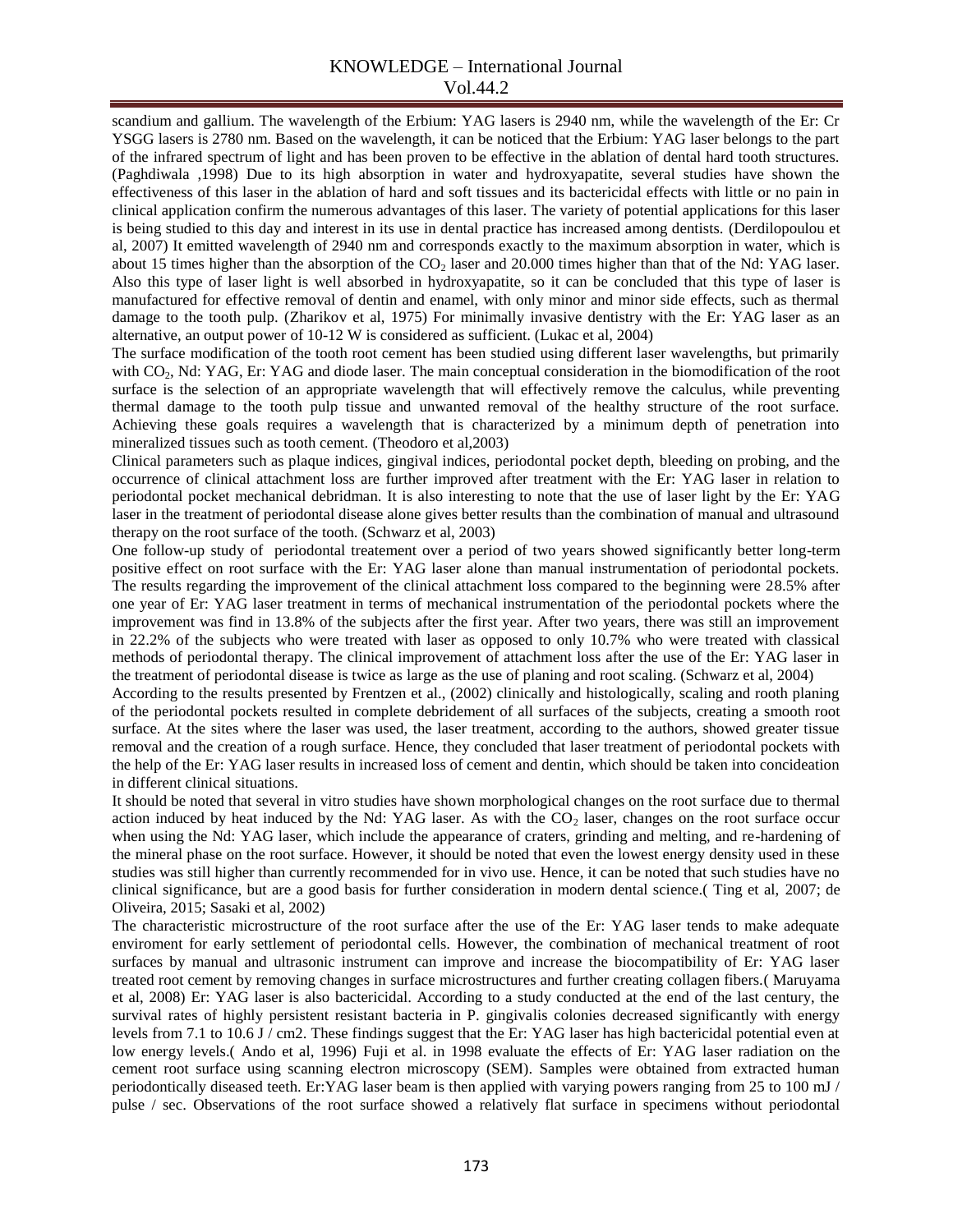infection. In samples exposed to Er: YAG laser radiation, the laser beam created a circular crater defects on the surface of the tooth roots. Lesions showed an irregular and sharp contact surface. SEM observations of these specimens showed a layer of damaged tissue, especially on the examined cement surfaces that had been treated with laser light. (Fuji et al, 1998)

Gašpirc & Skalerič (2001) made a comparison of morphology, chemical structure and diffusion through solid tooth tissues after the use of Er: YAG and Nd: YAG lasers. This study showed that the Er: YAG laser only affects the morphology and diffusion processes of root surfaces, while the Nd: YAG laser also alters the chemical structure of root proteins.

A comparative study compares the surface of tooth roots after application of Er: YAG laser radiation, compared to CO<sup>2</sup> laser radiation and untreated surfaces, using Fourier Transformed Infrared (FTIR) spectroscopy. The surfaces were smooth after irradiation by the Er: YAG laser with cooling water, were burnt and irregular after irradiation by the Er: YAG laser without cooling water, and completely carbonized by CO2 laser irradiation. The FTIR profiles from surface samples treated with the Er: YAG laser with cooling water were similar to those from untreated samples, except for a slight reduction in OH and amide groups, mainly related to organic components. Results also showed that these laser treatments selectively abdicate more organic components than inorganic components and that Er: YAG laser irradiation with water-coolant does not cause major compositional changes or chemically harmful changes in any part of the root whether it is cement or dentin.(Sasaki et al, 2002)

According to Yamaguchi et al.,(1997) the use of the Er: YAG laser can remove 83.1% of the lipopolysaccharides present on the root surface. This study suggests that Er: YAG laser radiation may be useful for modifying the root surface in periodontal therapy. The clinical efficacy of the Er: YAG laser was similar to that achieved after mechanical debridman of periodontal pockets over a three-month postoperative period. The clinical benefits of the Er: YAG laser as an adjunct method to mechanical treatment of periodontal pockets during periodontal therapy were still lacking. Because the Er: YAG laser has certain advantages, it can be expected to be an alternative choice in the treatment of chronic periodontitis. (Zhao et al, 2014) Delayed healing of Nd:YAG laser wounds compared to scalpel incisions also has been reported by Romanos et al.(1995) but only when using 3 W of power and a 20-Hz pulse rate. Healing was equivalent for scalpel and Nd: YAG wounds when the laser was used at a lower power setting of 1.75 W and 20 Hz.

Er:YAG laser would appear to be the instrument of choice for effective removal of calculus, for root etching, and for creation of a biocompatible surface for cell or tissue reattachment. This latter statement is supported by Aoki et al.(2004) in their definitive review of the literature concerning laser applications in nonsurgical periodontal therapy.

### **3. CONCLUSION**

The main advantages of laser-assisted peridontal treatement, esspecually of Erbium laser family are higher water absorption compared to carbon dioxide lasers as well as neodymium yttrium aluminum garnet (Nd: YAG) lasers and good absorption in hydroxyapatite. They made minimal thermal damage to the surrounding soft-tissue and hardtissue structures, which excludes the numerous side effects that may occur. The clinical efficacy of the Er: YAG laser was similar to that achieved after mechanical debridman of periodontal pockets. Because the Er: YAG laser has certain advantages, it can be expected to be an alternative choice in the treatment of chronic periodontitis.

### **REFERENCES**

- Ando, Y., Aoki, A., Watanabe, H., & Ishikawa, I. (1996). Bactericidal effect of erbium YAG laser on periodontopathic bacteria. Lasers Surg. Med., 19, 190-200.
- Aoki, A., Sasaki, K.M., Watanabe, H., & Ishikawa, I. (2004). Lasers in nonsurgical periodontal therapy. Periodontol 2000, 36, 59-97.
- Bader, H. (2000). Use of lasers in periodontics. Dent Clin North Am, 44, 779-792.
- David, C.M., & Gupta P. (2015). Lasers in Dentistry: A Review. Int J Adv Health Sci, 2(8), 7-13
- de Oliveira, G. J., Cominotte, M. A., Beraldo, T. P., Sampaio, J. E. & Marcantonio, R. A. (2015). A microscopic analysis of the effects of root surface scaling with different power parameters of er,cr:YSGG laser. Microsc. Res. Tech., 78: 529-535.
- Derdilopoulou, F.V., Nonhoff, J., Neumann, K., & Kielbassa AM. (2007). Microbiological findings after periodontal therapy using curettes, Er: YAG laser, sonic, and ultrasonic scalers. J Clin Periodontol. , 34 (7), 588– 98.
- Frentzen, M. , Braun, A. & Aniol, D. (2002). Er:YAG Laser Scaling of Diseased Root Surfaces. Journal of Periodontology, 73: 524-530
- Fujii, T. , Baehni, P. C., Kawai, O. , Kawakami, T. , Matsuda, K. & Kowashi, Y. (1998). Scanning Electron Microscopic Study of the Effects of Er:YAG Laser on Root Cementum. Journal of Periodontology, 69, 1283- 1290.